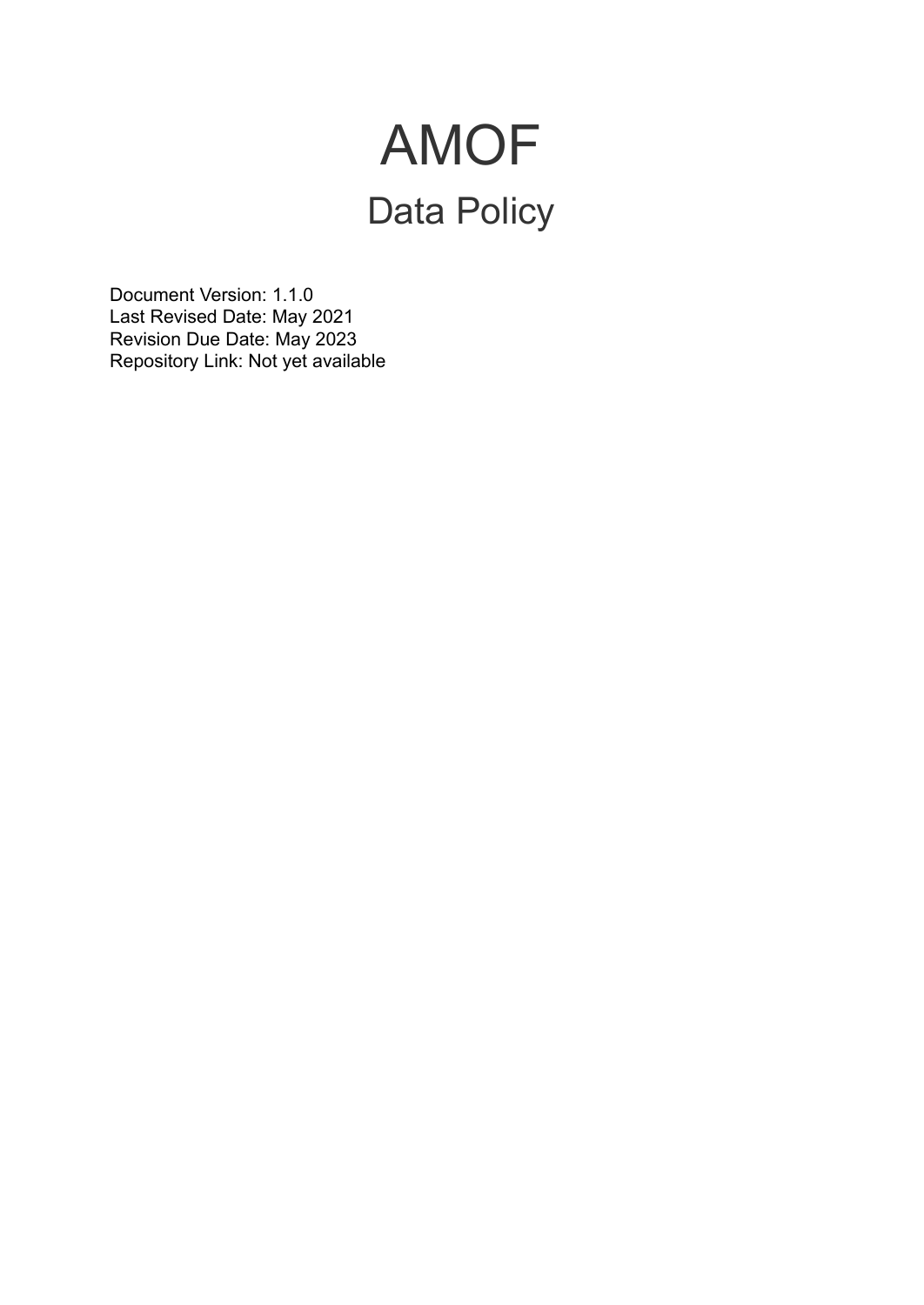## Revision History

| Date    | Version | Comments                       | Revised by               | Contact                       |
|---------|---------|--------------------------------|--------------------------|-------------------------------|
| 03/2020 | v1.0.0  | Initial document generation    | B.Brooks & G.<br>Vaughan | barbara.brooks<br>@ncas.ac.uk |
| 05/2021 | V1.1.0  | Changes made see Change<br>Log | B.Brooks & G.<br>Vaughan | barbara.brooks<br>@ncas.ac.uk |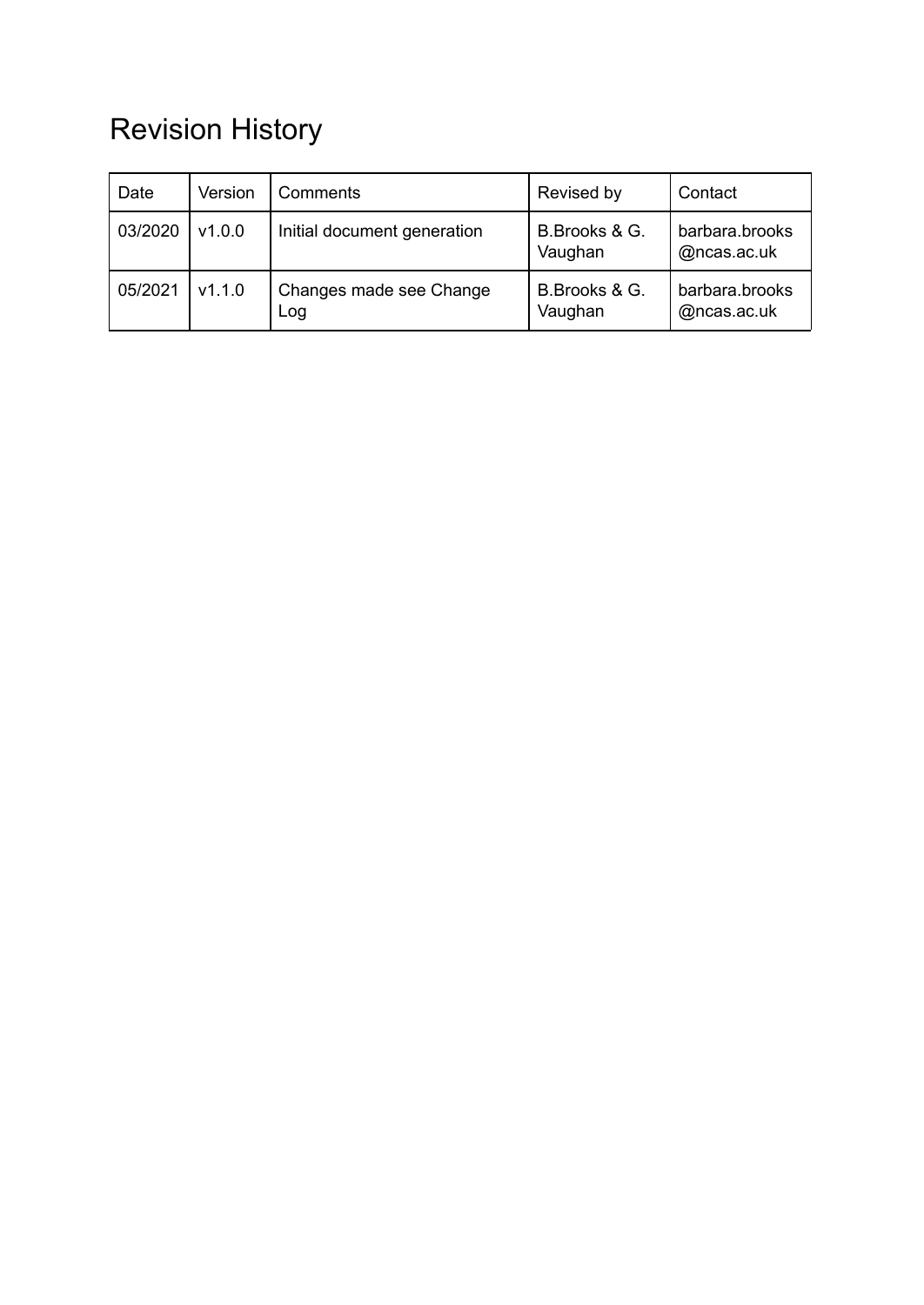## Change Log

05/21 Formatting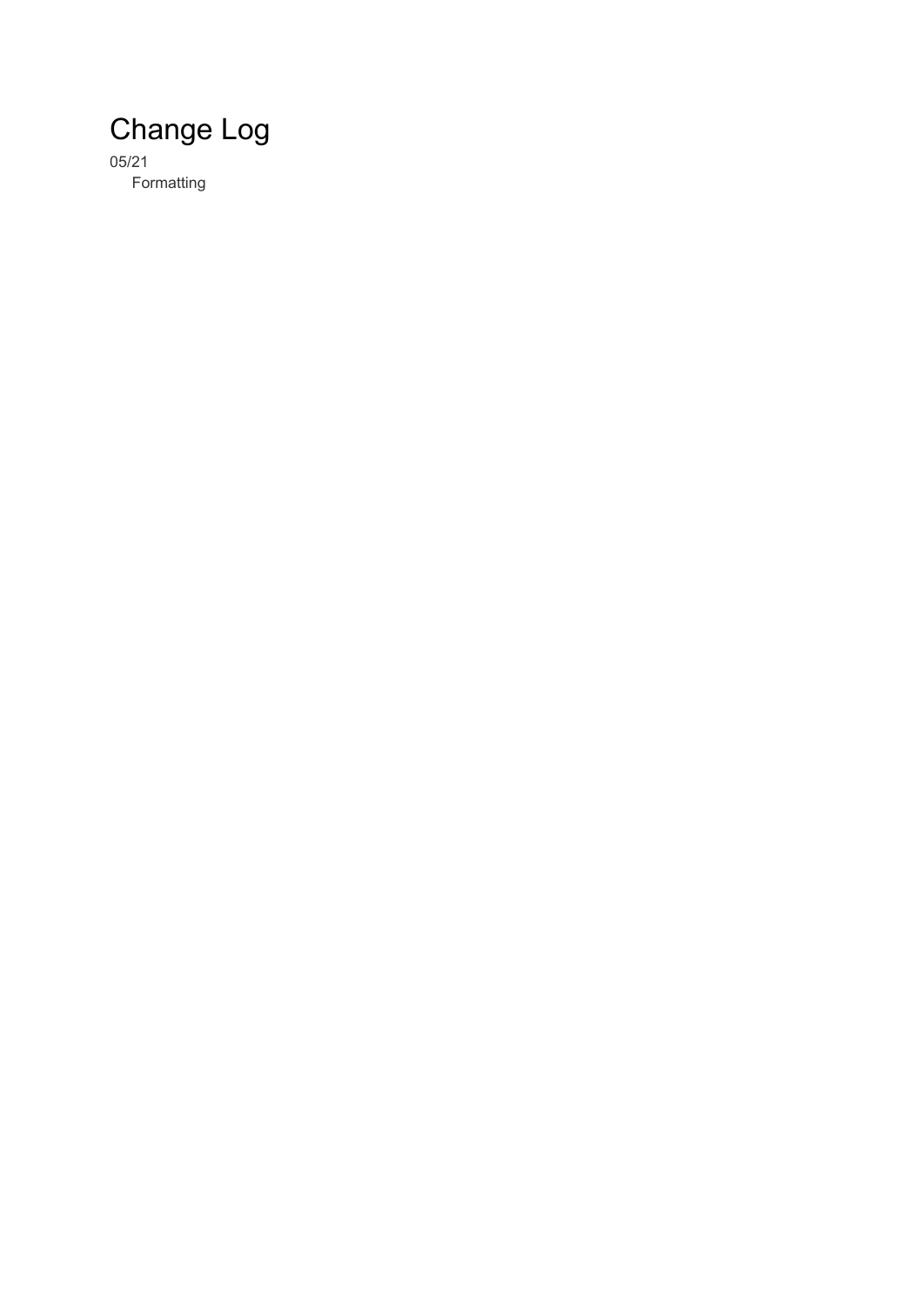- 1) For research projects, NCAS will retain ownership of data and will make the standard products publically available according to RCUK policy (currently within two years of measurement). Customers will have the first opportunity to publish the data within this period. NCAS will expect appropriate acknowledgment rather than co-authorship of papers where standard data only have been supplied – although NCAS staff should be offered co-authorship if they contribute substantially to the research or the writing of the paper.
- 2) For commercial projects, the customer may require ownership of the data. In such cases, NCAS will seek to reserve permission to use the data for research.
- 3) The following guidelines are intended to encourage and facilitate early publication.
	- a) NCAS reserves the right of ownership of all data collected and processed by AMOF staff.
	- b) AMOF data will become open access (through CEDA) after a period of 2 years
	- c) AMOF is acknowledged as the data source.
		- i) AMOF scientists should always be offered co-authorship if they have contributed scientifically to a paper: that is over and above the provision of the standard dataset and a general statement of the instrument specification.
- 4) Sharing & Distribution
	- a) AMOF Long-term Observations
		- i) All long-term observations will be made available with a minimum of delay following collection and data quality assessment.
		- ii) At remote locations, data may be locally stored and retrieved periodically on stage media. Data will be made available as soon as possible after retrieval and data quality assessment.
		- iii) All quality controlled data are open access and freely publishable. Access and usage will be facilitated and monitored by CEDA.
		- iv) Any campaign-type observations requested with an instrument providing a long-term dataset will not compromise the integrity of that dataset.
	- b) AMOF Observations for NCAS science
		- i) Campaign participants will have early access to all AMOF data acquired. Direct transfer of preliminary data in the field may be necessary and AMOF will, where at all possible, arrange common electronic sharing mechanisms. Preliminary data are defined as not quality controlled or documented and should not be considered publishable.
		- ii) Non-NCAS participants in a campaign who wish to use AMOF campaign data will be required to register with the campaign PI for permission to access the data. This will be achieved through CEDA access control protocols.
		- iii) All NCAS staff will have free and open access to the data.
		- iv) AMOF campaign data will become open access and freely publishable after a period of 2 years. Access and usage will be facilitated and monitored by CEDA.